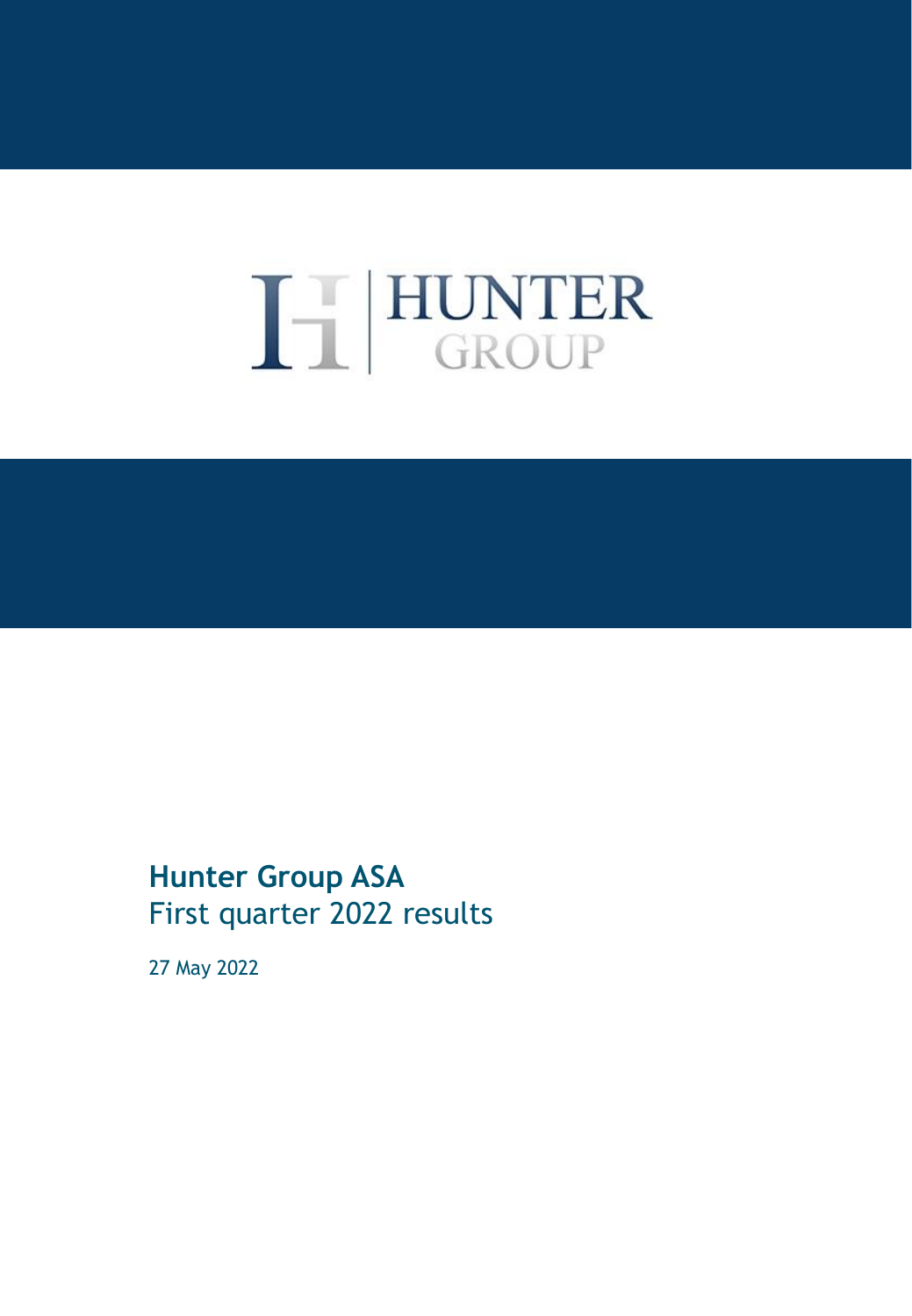# **Highlights**

## **Financial highlights**

- Total revenues of USD 7.63m
	- − Spot pool revenues of USD 1.33m
	- − Time charter revenues of USD 6.44m
- Total operating expenses of USD 6.72m
	- − Vessel opex incl. insurance of USD 2.51m
	- − Voyage exp. and commissions of USD 0.48m
	- − G&A expenses of 0.53m
		- − USD 0.29m administrative expenses
		- − USD 0.28m legal expenses
- EBITDA of USD 4.24m
- Net profit of USD -0.70m
- Average daily earnings of USD 21,565
	- − Avg. daily spot earnings of USD 14,720<sup>1</sup>
	- − Avg. daily time charter earnings of USD 23,850
- Opex incl. insurance of USD 6,975 per day per vessel
- 360 available earnings days and 360 opex days
	- − 90 pool spot days
	- − 270 time charter days
- Fourth quarter cash flow breakeven of approx. USD 23,500 per day

#### **Key events in 1Q 2022**

- Entered into three 12-month index-based linked charters for Hunter Idun, Hunter Frigg and Hunter Disen
	- − All three charter rates will be calculated on the basis of the daily rate for TD3C (Saudi-China) plus varying premiums, and adjusted for the vessels' speed, consumption and fuel type
	- − Hunter Idun commenced her charter on January 25th
	- − Hunter Frigg commenced her charter March 28th
	- − Hunter Disen commenced her charter on May 1<sup>st</sup>

#### **Subsequent events**

- The Annual General Meeting was held on 27 April 2022. All resolutions were passed in accordance with the proposals set out in the notice
- As of the date of this report, 68% of days in the second quarter of 2022 have been booked at an average est. dayrate of USD 17,500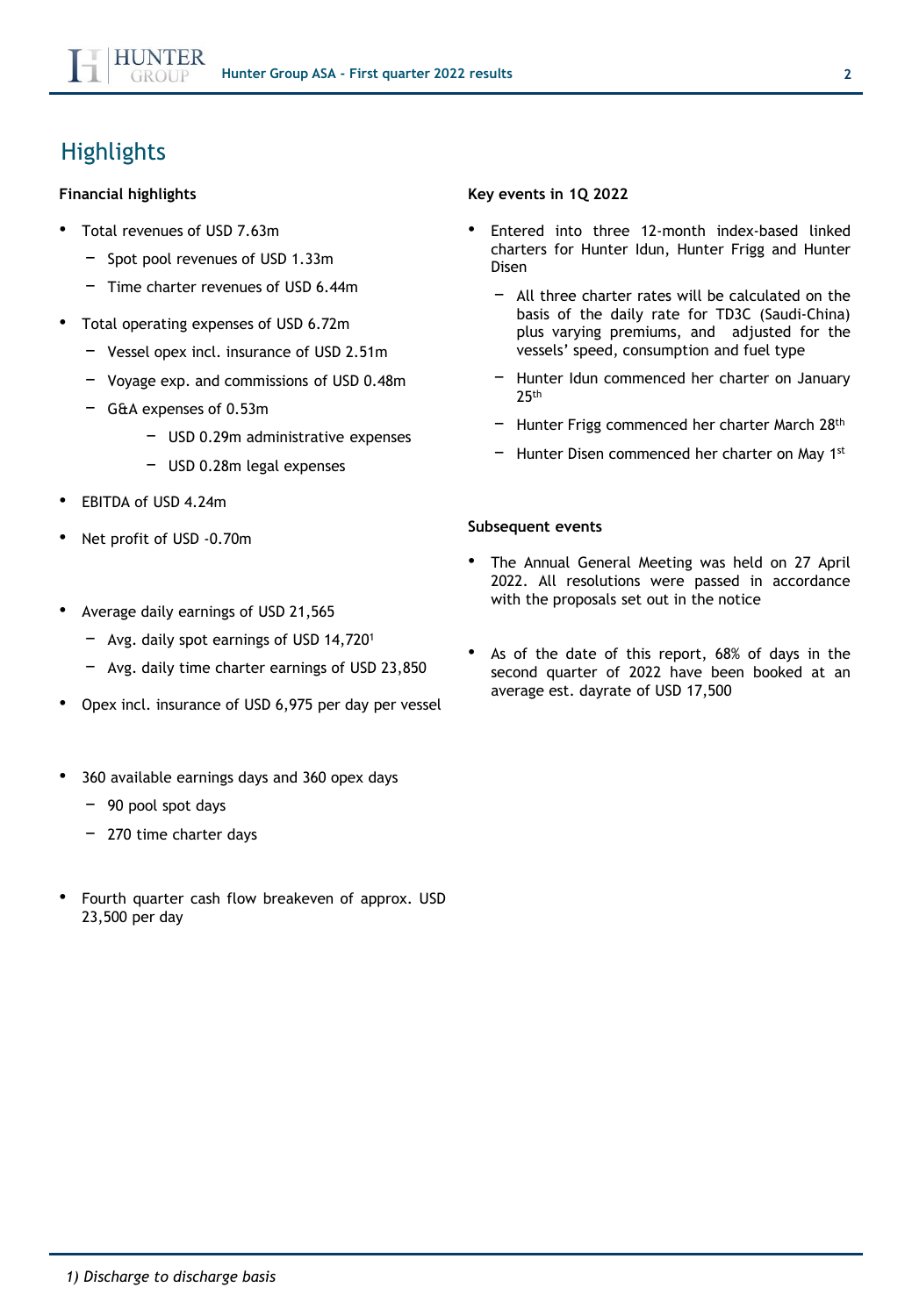## Management update

For the first quarter, the Company achieved average dayrates of approx. USD 21,560 per day through a combination of spot and time charters. Spot rates came in at USD 14,700 per day, while average time charter rates came in at USD 23,850 per day.

While rates are still weak, fundamentals and potential triggers continue to stack up on the positive side of the scale, which has led to increased bullishness amongst shipowners, charterers and analysts. Despite lackluster spot TCE quotes, the underlying freight market has in fact improved substantially with worldscale rates now at 40-45 and VLCC cargoes at its highest since April 2020. It is the increase in fuel prices (owners' cost) which has pushed spot TCE rates for benchmark vessels burning VLSFO back into negative territory. Benchmark rates are currently quoted at around minus \$15,000. Scrubber fitted ECO design ships, however, are earning around \$30,000 more as a result of lower fuel consumption and the ability to sail on the cheaper Heavy Fuel Oil.

The widely shared optimism stems from a combination of improving oil market fundamentals which supports crude tanker fleet dynamics as well as structural changes to global energy flows following the outbreak of the Russia-Ukraine war. Oil demand and supply has continued their upward trajectory and are both expected to average around 101.5mbd during the remainder of 2022 and 2023. Production, in comparison, averaged approx. 95.5mbd during 2021. Practically the entire 6mbd increase is expected to be seaborne which should also be positive for the tanker market.

The fleet is the oldest it has been in more than 20 years and the orderbook is rapidly shrinking due to zero new orders in the past nine month. Scrap prices continues upwards and are currently around USD 750/ton, implying a historical high scrap value of around USD 30 million for a VLCC. The limited scrapping, despite the high steel price, is likely due to the allegedly 80-100 scrapping candidates involved in illicit trading with Iran and Venezuela. Should sanctions be lifted, these vessels will likely become obsolete. So far this year only one VLCC has been scrapped, but recycling has picked up for both Suezmaxes and Aframaxes, with 11 and 6 vessels scrapped respectively.

The Russia-Ukraine conflict have severely impacted global energy dynamics, and Russia-related oil flows are being rerouted as quickly as possible. This involves around 3mbd of crude that western countries need to source from other suppliers farther away, hence requiring a lot more tonnage. At the same time, Russian barrels are likely to be sent far east, at approx. triple the sailing distance compared to Europe. Furthermore, US production and exports have increased rapidly in recent months alleviating some of the oil price pressure, and it is likely that this trend will continue.

All in all, the combination of improving fundamentals and structural changes to global energy flows, which may be long lasting, has strengthened our conviction on a near term recovery in the tanker market. With a strong balance sheet and robust cash reserve in mind, we have entered into three index linked time charters, which takes our spot exposure to 100% going forward where we are fully compensated for the advantages of both ECO design and scubbers.



## Current charter coverage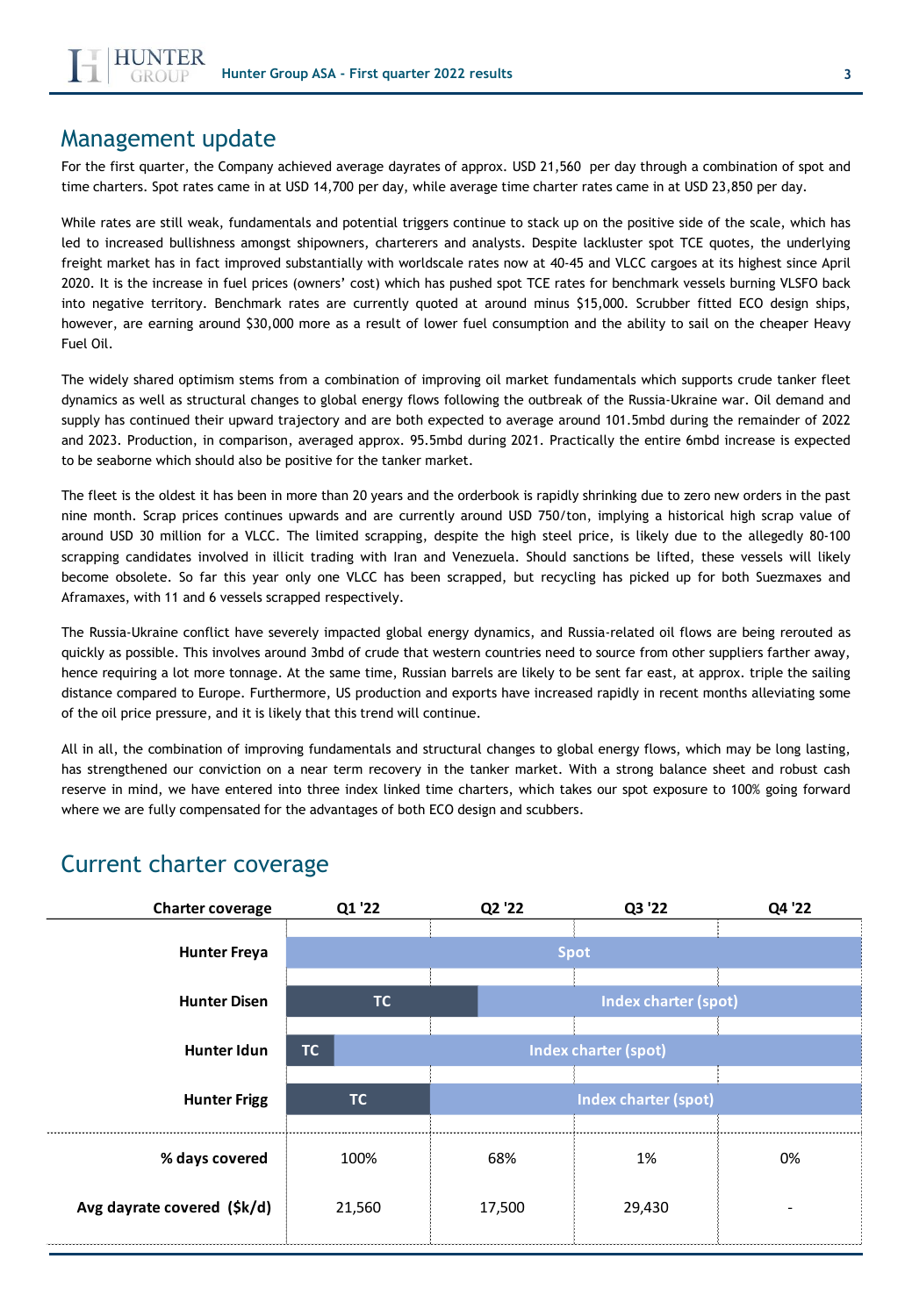## Fourth quarter market review

Benchmark VLCC rates averaged around \$13,0001 per day for the first quarter of 2022, a decline from the approx. \$17,000 per day during the previous quarter due to unexpected headwinds. Hopes for a winter rebound in oil production and tanker rates were subdued by the arrival of Omicron and new rounds of lockdowns in Asia, and China in particular. The oil price curve remained in backwardation throughout the quarter and continued to incentivize further storage draws. The front end of the price curve was pulled up quite dramatically by the Russian invasion of Ukraine in late February, which led to restricted energy flows and tighter supply dynamics. As Europe took steps to replace Russian barrels, market conditions quickly tightened for smaller crude tankers, particularly for Aframaxes, which are the work horses carrying Russian seaborne oil exports.

Global oil demand has recovered most of the lost ground from the pandemic, and seasonal patterns have reemerged. Average quarterly demand declined from 100.5mbd during the fourth quarter of 2021 to 98.8mbd during the first quarter of this year, which is typical and reflects a slowdown following high imports in Q4 in preparation for the winter season. Compared with the first quarter of 2021, however, oil demand was up by 4.5mbd. Global oil supply was roughly in balance with demand during the quarter, at around 98.8mbd. As a consequence, around 1 million barrels per day were pulled from storage during the period. On a global basis, only about 45 million barrels are left from the 1,200 million barrels of oil that were stored during the peak of the pandemic. The US has responded to high oil prices by releasing 180 million barrels from their strategic petroleum reserves. Despite this, OECD storage levels were at 10% below the pre-pandemic level at the end of the first quarter, implying a forward coverage at only 57 days and a need for replenishment.

Crude tanker fleet supply dynamics continued to develop favorably during the quarter, and the orderbook now stands at a ~25 year low due to very limited ordering of new vessels the past year. Scrapping remains elusive for the larger tankers, despite elevated scrap steel prices, but picked up for the smaller segments. No VLCCs were scrapped during the quarter, but one suezmax and ten aframaxes for sent to the recycling yards.

## Market outlook

The low-rate environment has continued into the second quarter, and while it is too early to conclude that the market has turned, bullish (both short and long term) triggers dominate the market outlook. Fundamentals continue to brighten with oil demand still on an upward trajectory, oil supply catching up to demand and global oil inventories in need of replenishment. A 25-year low orderbook for crude tankers, no new orders the past 9 months and a rapidly aging fleet which includes around 80-100 inefficient scrapping candidates bodes well for owners of modern tonnage.

In the meantime, the tragic Russian invasion of Ukraine has turned global energy security dynamics on its head, and western economies are scrambling to untangle themselves from Russian oil and gas dependence. Prior to the invasion, Russia exported around 4.5mbd, of which around 3mbd went to Europe and the US. Replacing these barrels obviously takes time but should eventually lead to significant increases in ton miles, as Europe will need to source barrels from exporters further away, such as the US, West Africa and OPEC. The US has already responded to the crisis by releasing oil from their strategic reserves and pushing companies to increase both production and exports. US crude oil production stood at approx. 20mbd in April this year, compared to 14.5mbd in April 2020 during the pandemic trough, and US exports are at an all-time high. Russian barrels will most likely be picked up by certain Asian countries, more than tripling the sailing distance and tonnage requirement. The urgent need for alternative barrels could further fast track sanctions negotiations with both Iran and Venezuela since there are limited short term alternatives for significantly boosting oil production. In the event of sanctions being lifted as many as 80-100 VLCCs involved in sanctioned trading could effectively become obsolete and end up being scrapped.

The combination of steadily improving fundamentals and structural changes to global energy dynamics has strengthened our conviction that a tanker market recovery is on the doorsteps.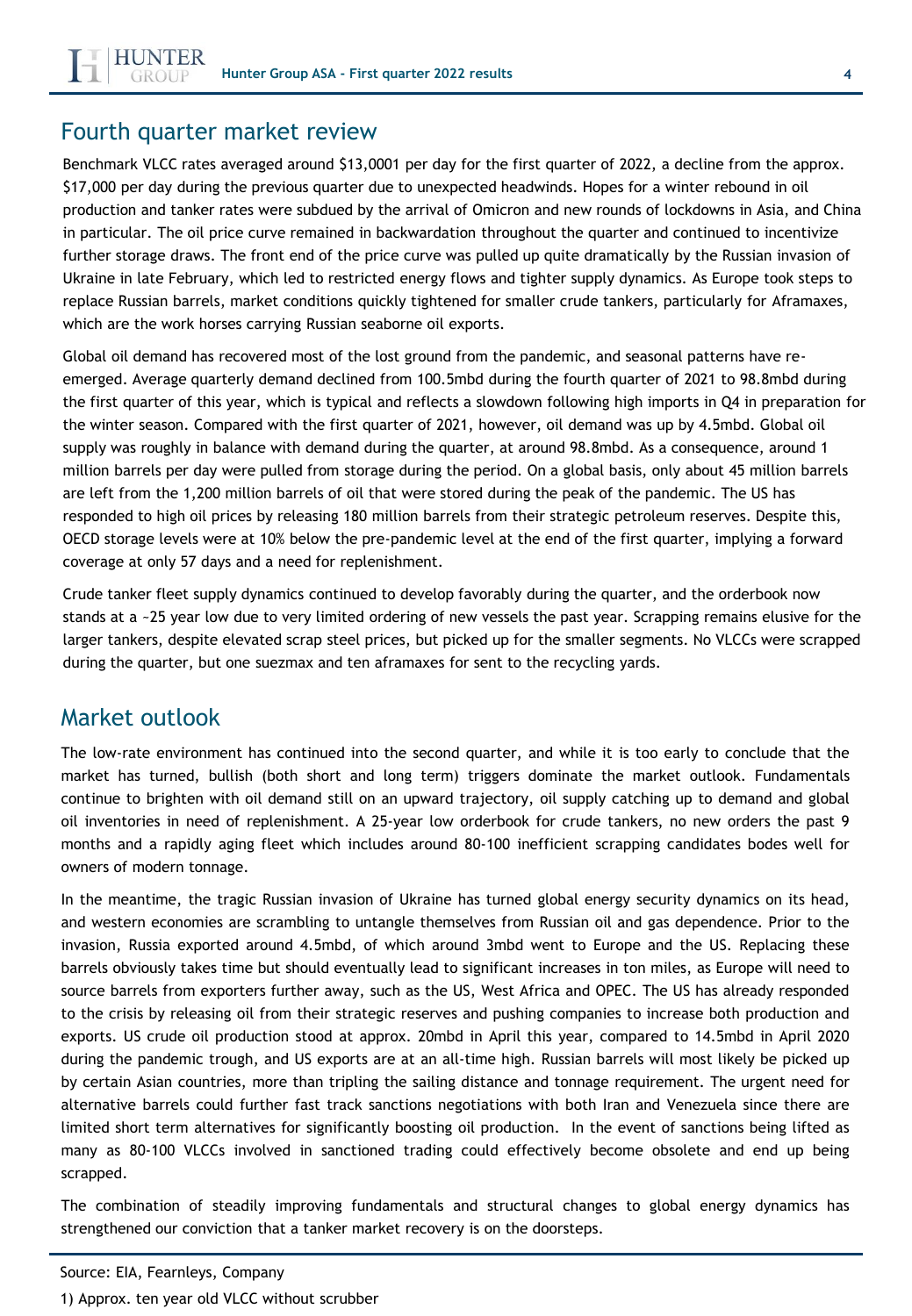# **Condensed consolidated financial statements for 1Q 2022**

## Consolidated income statement

|                                                                       | Quarters  |          |      | Year to date |  |
|-----------------------------------------------------------------------|-----------|----------|------|--------------|--|
| (Unaudited figures in USD 1 000)                                      | 1Q 2022   | 1Q 2021  | Note | 31.12.2021   |  |
|                                                                       |           |          |      |              |  |
| <b>Revenues</b>                                                       |           |          |      |              |  |
| Pool revenues                                                         | 1 3 2 5   | 3 1 3 2  |      | 7438         |  |
| Time charter revenues                                                 | 6 4 3 8   | 9 2 8 3  |      | 29 722       |  |
| Other income                                                          | 0         | 73       |      | 704          |  |
| Net gain on sale of assets                                            | 0         | 0        | 5    | 2 5 6 7      |  |
| <b>Total Revenues</b>                                                 | 7763      | 12 489   |      | 40 431       |  |
|                                                                       |           |          |      |              |  |
| <b>Operating expenses</b>                                             |           |          |      |              |  |
| Vessel operating expenses                                             | 2 5 1 1   | 2 6 0 3  |      | 9 7 7 6      |  |
| Voyage expenses and commissions                                       | 482       | 335      | 1    | 1916         |  |
| Depreciation and amortisation expense                                 | 3 2 0 1   | 4 0 1 8  | 5    | 13 754       |  |
| General and administrative expenses                                   | 527       | 429      | 4    | 1815         |  |
| <b>Total operating expenses</b>                                       | 6721      | 7 3 8 5  |      | 27 261       |  |
| Operating profit (loss)                                               | 1 0 4 2   | 5 1 0 3  |      | 13 171       |  |
| Net financial income (loss)                                           | $-1744$   | $-2518$  |      | $-9394$      |  |
| Profit (loss) before taxes                                            | $-702$    | 2 5 8 5  |      | 3 7 7 6      |  |
| Tax on ordinary result                                                | 0         | 0        |      | 0            |  |
| Net profit (loss)                                                     | $-702$    | 2 5 8 5  |      | 3776         |  |
|                                                                       |           |          |      |              |  |
| Earning per share                                                     | 0.00      | 0.00     |      | 0.01         |  |
| Earnings per share diluted                                            | 0.00      | 0.00     |      | 0.01         |  |
|                                                                       |           | Quarters |      |              |  |
| (Unaudited figures in USD 1 000)                                      | 1Q 2022   | 1Q 2021  |      | 31.12.2021   |  |
| Net profit (loss)                                                     | $-702$    | 2 5 8 5  |      | 3 7 7 6      |  |
| Other comprehensive income, items to be reclassified to profit & loss |           |          |      |              |  |
| <b>Translation differences</b>                                        | $\pmb{0}$ | 0        |      | 0            |  |
| Comprehensive income for the period                                   | $-702$    | 2 5 8 5  |      | 3776         |  |
| Total comprehensive income attributable to:                           |           |          |      |              |  |
| Equity holders of the parent                                          | $-702$    | 2 5 8 5  |      | 3 7 7 6      |  |
| Total comprehensive income                                            | $-702$    | 2 5 8 5  |      | 3 7 7 6      |  |
|                                                                       |           |          |      |              |  |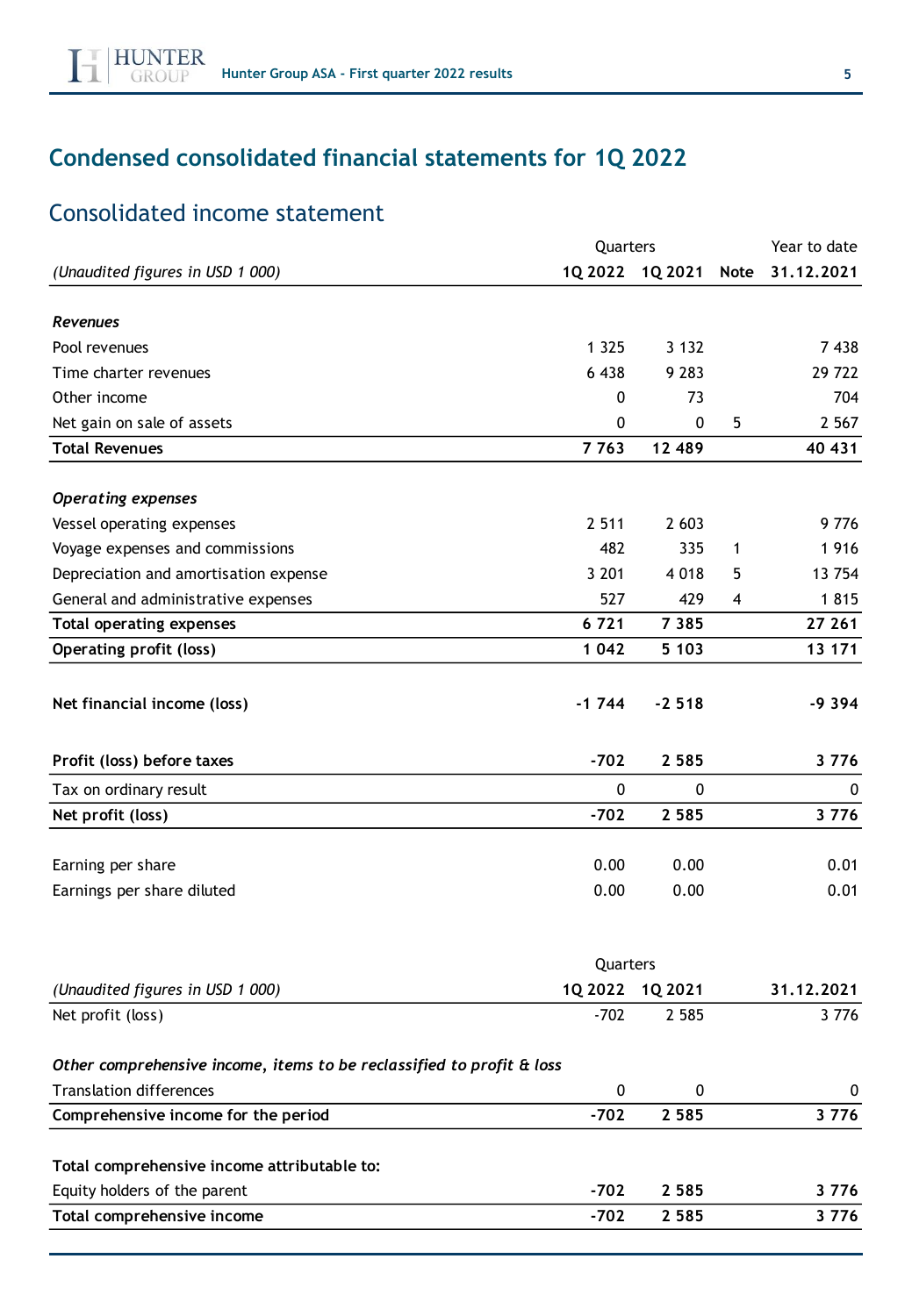# Consolidated balance sheet

| <b>Assets</b>                                                 |                |         |                       |            |
|---------------------------------------------------------------|----------------|---------|-----------------------|------------|
| (Unaudited figures in USD 1 000)                              | Note           |         | 31.03.2022 31.03.2021 | 31.12.2021 |
| NON-CURRENT ASSETS                                            |                |         |                       |            |
| <b>VLCC</b> vessels                                           | 5              | 329 301 | 423 257               | 332 521    |
| Other tangible assets                                         | 5              | 288     | 192                   | 318        |
| <b>Total tangible assets</b>                                  |                | 329 588 | 423 449               | 332839     |
| TOTAL NON-CURRENT ASSETS                                      |                | 329 588 | 423 449               | 332 839    |
| <b>CURRENT ASSETS</b>                                         |                |         |                       |            |
| Trade and other receivables                                   |                | 5 3 0 9 | 7 208                 | 5 5 1 3    |
| Other short-term financial assets                             |                | 0       | 40                    | 0          |
| Other short-term assets                                       |                | 5 1 8 4 | 1864                  | 3 8 7 8    |
| <b>Total current assets</b>                                   |                | 10 493  | 9 1 1 1               | 9 3 9 1    |
| Cash and cash equivalents                                     |                | 29 154  | 28 271                | 29 639     |
| <b>TOTAL CURRENT ASSETS</b>                                   |                | 39 647  | 37 383                | 39 030     |
| <b>TOTAL ASSETS</b>                                           |                | 369 235 | 460 831               | 371869     |
| <b>Equity and Liabilities</b>                                 |                |         |                       |            |
| <b>EQUITY</b>                                                 |                |         |                       |            |
| Share capital (575 362 013 shares)                            | $\overline{2}$ | 82 625  | 82 625                | 82 625     |
| Own shares                                                    | $\overline{2}$ | -1 660  | $-1197$               | $-1660$    |
| Share premium                                                 | 2              | 15 0 55 | 47 318                | 15 0 34    |
| Other equity                                                  |                | 79 819  | 79 330                | 80 522     |
| <b>TOTAL EQUITY</b>                                           |                | 175 839 | 208 076               | 176 521    |
|                                                               |                |         |                       |            |
| <b>LIABILITIES</b>                                            | 5              | 177 407 | 237 367               | 180 514    |
| Interest-bearing debt<br><b>Total non-current liabilities</b> |                | 177 407 | 237 367               | 180 514    |
|                                                               |                |         |                       |            |
| Trade payables                                                |                | 822     | 810                   | 195        |
| Accrued public charges and indirect taxes                     |                | 47      | 30                    | 68         |
| Current portion of interest-bearing debt                      |                | 13 500  | 13 463                | 13 500     |
| Other current liabilities                                     |                | 1 6 2 0 | 1 0 8 5               | 1 0 7 0    |
| <b>Total current liabilities</b>                              |                | 15 989  | 15 388                | 14833      |
| <b>TOTAL LIABILITIES</b>                                      |                | 193 396 | 252 754               | 195 346    |
| TOTAL EQUITY AND LIABILITIES                                  |                | 369 235 | 460 831               | 371868     |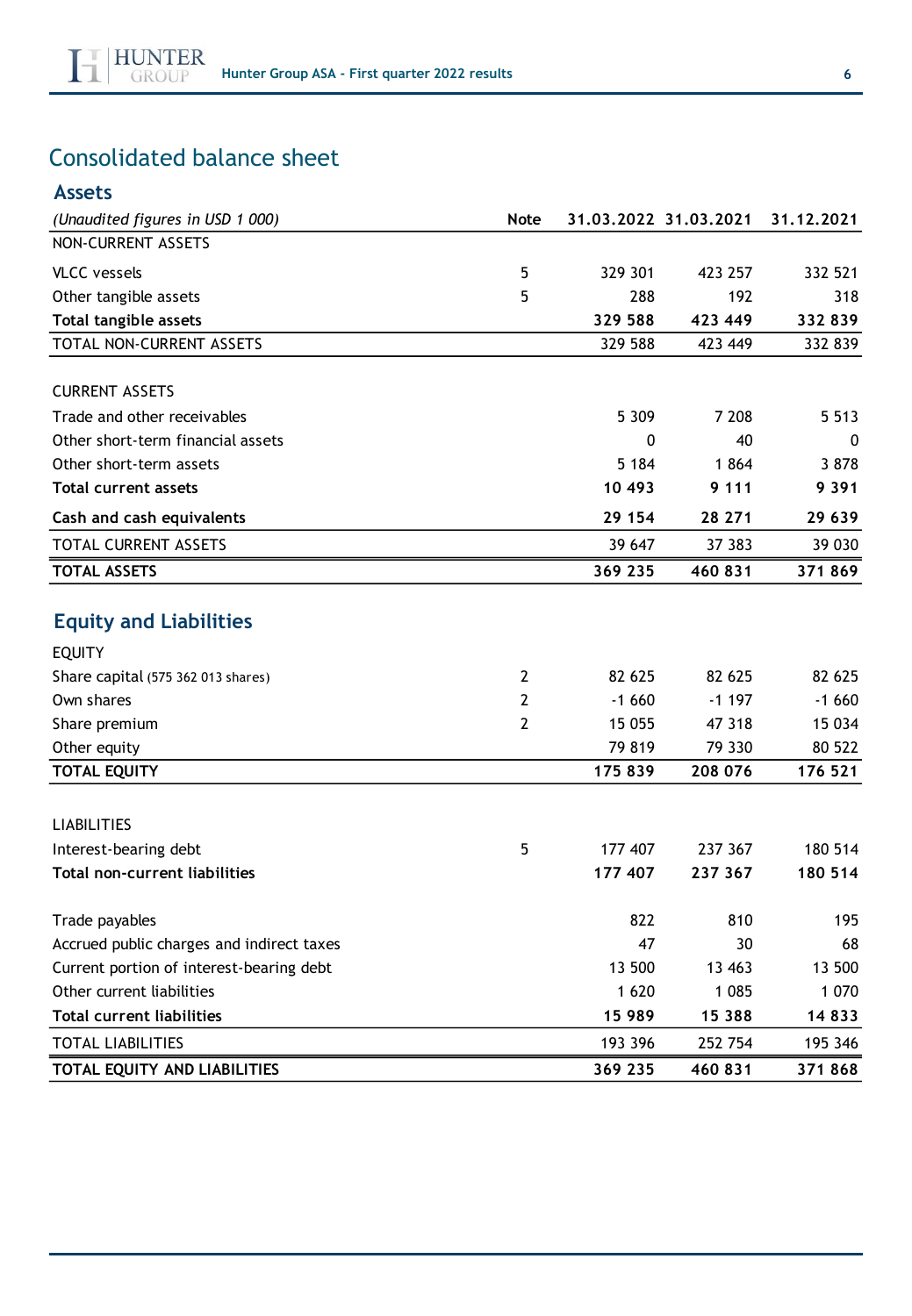## Consolidated cash flow statement

|                                                              | Quarters    |             |                | Year to date |  |
|--------------------------------------------------------------|-------------|-------------|----------------|--------------|--|
| (Unaudited figures in USD 1 000)                             | 1Q 2022     | 1Q 2021     | Note           | 2021         |  |
|                                                              |             |             |                |              |  |
| Profit (loss) before tax                                     | $-702$      | 2 5 8 5     |                | 3776         |  |
| Depreciation                                                 | 3 2 0 1     | 4 0 1 8     | 5              | 13 754       |  |
| Gain on sale of VLCC                                         | 0           | 0           | 5              | $-2567$      |  |
| Financial income                                             | $-1$        | $\mathbf 0$ |                | $-4$         |  |
| Financial expenses                                           | 1 7 5 1     | 2 3 8 3     |                | 8 4 3 0      |  |
| Change in working capital items                              | 123         | $-3547$     |                | $-4974$      |  |
| Net cash flow from operating activities                      | 4 3 7 2     | 5439        |                | 18 415       |  |
|                                                              |             |             |                |              |  |
| Investments in VLCC newbuilds and PP & E                     | 0           | -8          | 5              | -8           |  |
| Interest received                                            |             | 0           |                | 4            |  |
| Sale of VLCC                                                 | 0           | 0           |                | 83 575       |  |
| Investments/sale of other financial investments              | 0           | $-40$       |                | 0            |  |
| Net cash flow to investment activities                       | 1           | $-48$       |                | 83 571       |  |
|                                                              |             |             |                |              |  |
| Interest paid                                                | $-1751$     | $-2.383$    |                | $-6441$      |  |
| Installment interest-bearing debt                            | $-3081$     | $-3705$     |                | $-61802$     |  |
|                                                              | $-26$       | $-25$       |                | $-94$        |  |
| Installment leasing-debt (IFRS 16)<br>Purchase of own shares |             | $-153$      | $\overline{2}$ | $-1267$      |  |
|                                                              | 0           |             |                |              |  |
| Dividend paid                                                | 0           | $-65999$    | $\overline{2}$ | $-97887$     |  |
| Net cash flow from financing activities                      | $-4858$     | $-72264$    |                | $-167491$    |  |
| Total net changes in cash flow                               | $-485$      | $-66873$    |                | $-65505$     |  |
| Currency effect on cash                                      | $\mathbf 0$ | 0           |                | 0            |  |
| Cash and cash equivalents beginning of period                | 29 639      | 95 145      |                | 95 146       |  |
| Cash and cash equivalents end of period                      | 29 154      | 28 271      |                | 29 639       |  |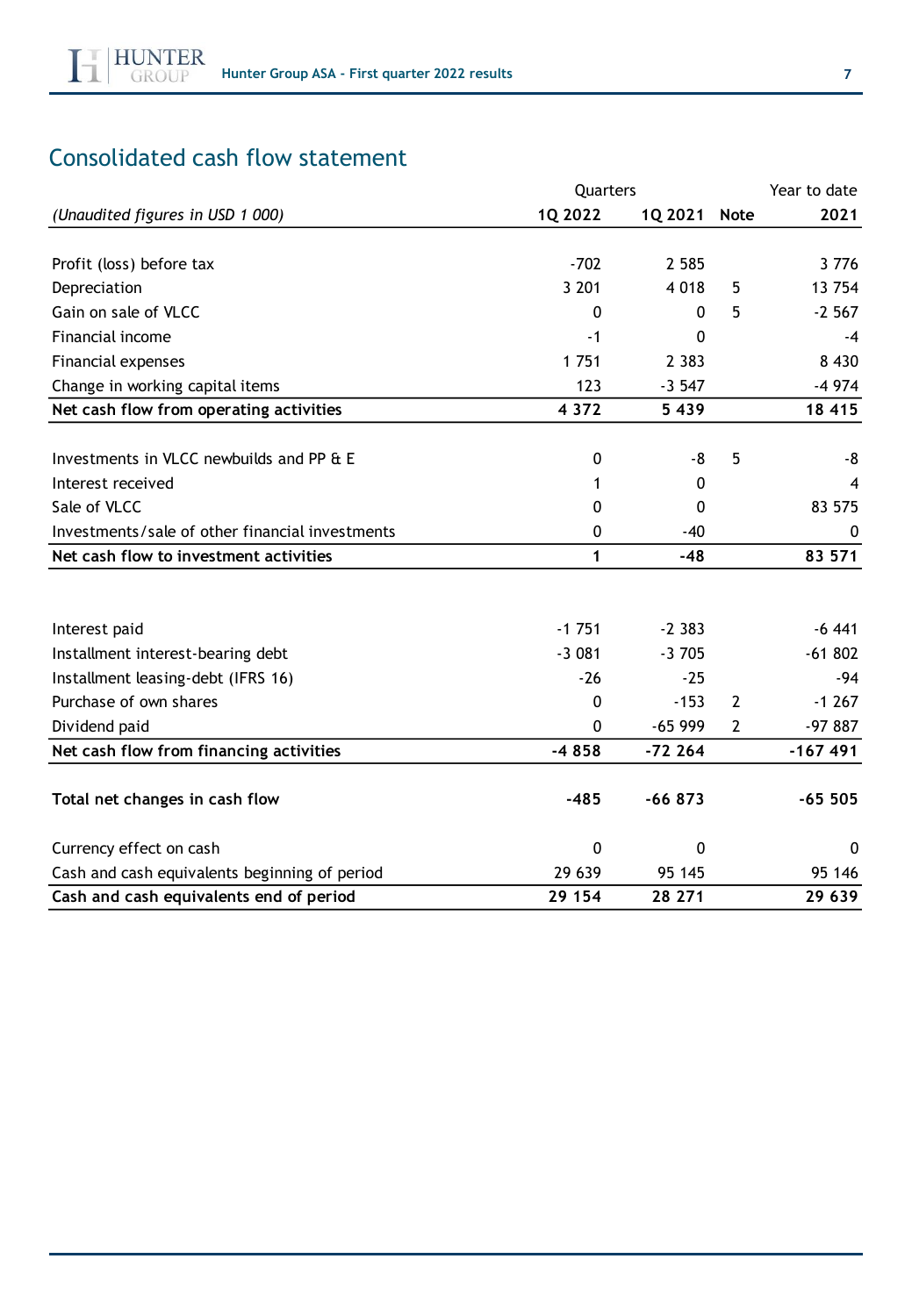# Consolidated statement of changes in equity

|                                    |      | Share   | Own           | <b>Share</b> | Currency     | Retained | Total    |
|------------------------------------|------|---------|---------------|--------------|--------------|----------|----------|
| (Unaudited figures in USD 1 000)   | Note | Capital | <b>Shares</b> | premium      | translation  | earnings | equity   |
|                                    |      |         |               |              |              |          |          |
| Equity as of 01.01.2021            |      | 82 625  | $-1121$       | 113 364      | $-2289$      | 79 035   | 271 614  |
| Net profit 1Q 2021                 |      |         |               | 0            | 0            | 2 5 8 5  | 2 5 8 5  |
| Other comprehensive income         |      |         |               | 0            | 0            | 0        | 0        |
| Total comprehensive income 1Q 2021 |      |         |               | $\Omega$     | 0            | 2 5 8 5  | 2 5 8 5  |
| Dividend paid                      |      |         |               | $-65999$     | 0            | 0        | $-65999$ |
| Share based payment                |      |         |               | 29           | $\Omega$     | 0        | 29       |
| Purchase of own shares             |      |         | $-76$         | $-77$        | 0            | 0        | $-153$   |
| Equity as of 31.03.2021            |      | 82 625  | $-1197$       | 47 317       | $-2289$      | 81 620   | 208 076  |
| Net profit 2Q-4Q 2021              |      |         |               |              |              | 1 1 9 1  | 1 1 9 1  |
| Other comprehensive income         |      |         |               |              |              | 0        | 0        |
| Total comprehensive 2Q-4Q 2021     |      |         |               | $\mathbf{0}$ | $\mathbf{0}$ | 1 1 9 1  | 1 1 9 1  |
| Dividend paid                      |      |         |               | $-31888$     | 0            | 0        | $-31888$ |
| Share based payment                |      |         |               | 256          | 0            | 0        | 256      |
| Purchase of own shares             |      |         | $-463$        | $-651$       | 0            | 0        | $-1114$  |
| Equity as of 31.12.2021            |      | 82 625  | $-1660$       | 15 0 34      | $-2289$      | 82811    | 176 521  |
| Net profit 1Q 2022                 |      |         |               | 0            | 0            | $-702$   | $-702$   |
| Other comprehensive income         |      |         |               | 0            | 0            | 0        | 0        |
| Total comprehensive income 1Q 2022 |      |         |               | 0            | 0            | $-702$   | $-702$   |
| Share based payment                |      |         |               | 21           | 0            | 0        | 21       |
| Equity as of 31.03.2022            |      | 82 625  | $-1660$       | 15 055       | $-2289$      | 82 109   | 175 840  |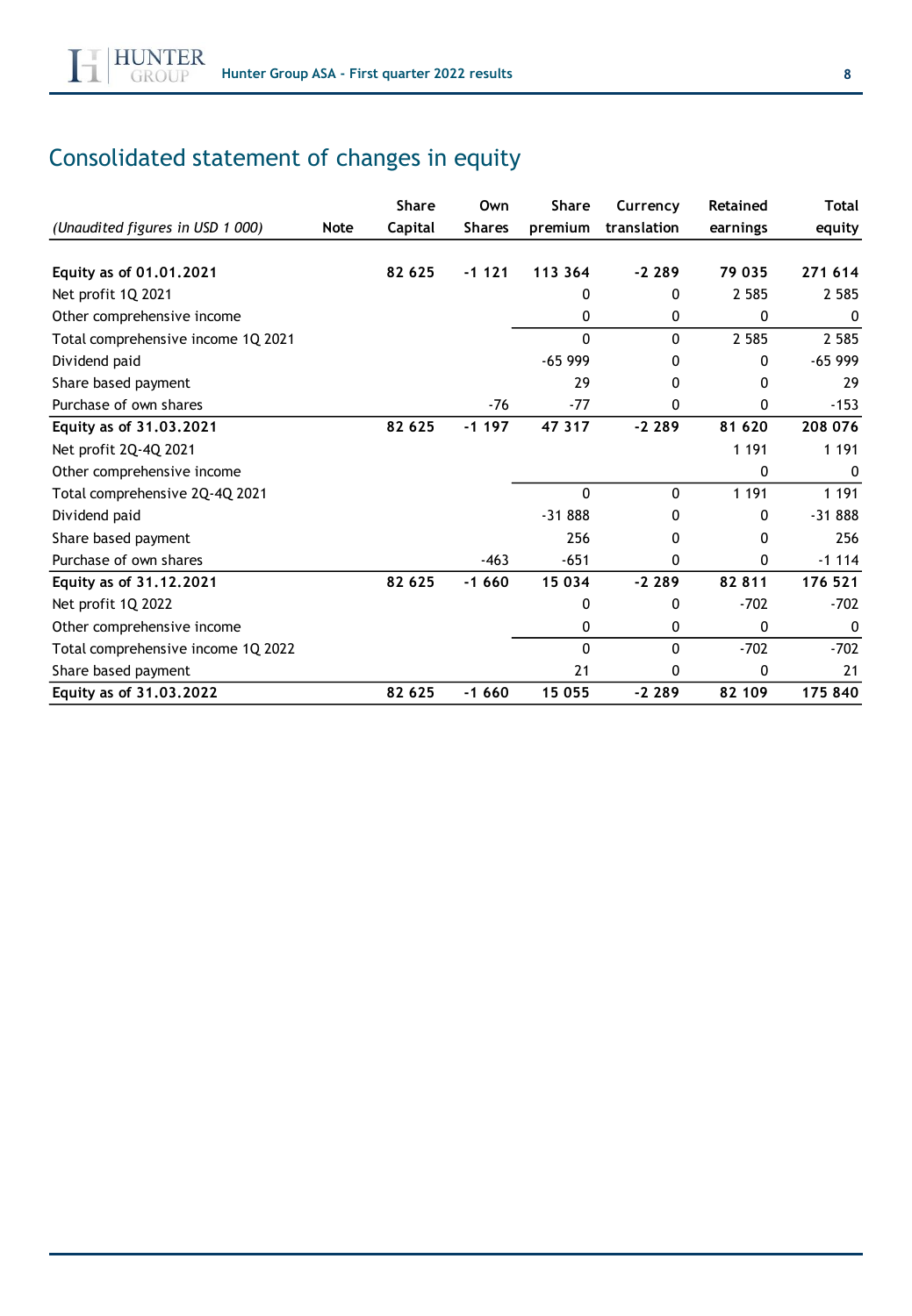## Notes to the Hunter Group condensed consolidated financial statements for 1Q 2022

## **1. Accounting principles**

These condensed interim financial statements of Hunter Group were authorized for issue by the Board of Directors on 25 May 2022.

The interim condensed consolidated financial statements for the three months ending 31 March 2022 have been prepared in accordance with IAS 34 Interim Financial Reporting. The interim condensed consolidated financial statements do not include all the information and disclosures required in the annual financial statements and should be read in conjunction with the Group's annual consolidated financial statements as at 31 December 2021.

The accounting policies adopted in the preparation of the interim condensed consolidated financial statements are consistent with those followed in the preparation of the Group's annual consolidated financial statements for the year ended 31 December 2021.

#### *Vessels and equipment*

The net cost of the VLCCs (less estimated residual value) is the basis for a straight-line depreciation over the estimated remaining economic useful lives (25 years). Other equipment (excluding vessel upgrades) are depreciated over its estimated remaining useful life (5 years). The estimated residual value for the VLCCs is calculated by multiplying the lightweight tonnage with the market price of scrap per ton. Residual values are reviewed annually.

Voyage expenses relates to fuel and other costs incurred before the vessel joins the Tankers International pool.

#### **2. Equity transactions**

On 5 February 2021, the Company purchased 517,000 own shares in the market at an average price of NOK 2.5106 per share and on 12 May 2021, the Company purchased 3,034,702 of its own shares at NOK 2.9998 per share.

The board of directors of Hunter Group ASA decided 12 July 2021 to distribute a dividend of NOK 0.50 per share (excluding treasury shares), based on authority granted by the general meeting held 3 June 2021. The distribution was conducted as a reduction of the Company's share premium.

### **3. Segment information**

The management monitors the operating results in 1 segment which develops and operates the VLCCs.

#### **4. Transactions with related parties**

The following table provides the total amount of transactions with related parties controlled by the members of the executive management of Hunter Group for 2021. All related party transactions have been entered into on an arm's length basis.

| Transactions with related parties | 31.03.2022 31.12.2021 |
|-----------------------------------|-----------------------|
| Purchased services in USD 1 000   |                       |

The Group has used the services of the law firm Ro Sommernes DA for legal advice in 2022 and 2021; USD 20t in 1Q 2022 and USD 76t in 2021. The Company's chairman Henrik Christensen is a partner in Ro Sommernes DA.

The Company rents office space from Dronningen Eiendom AS. The rental agreement is for 36 months, and the contract was renewed for an additional 36 months as from 1 November 2021. One of the Company's shareholder is also a shareholder of Dronningen Eiendom AS.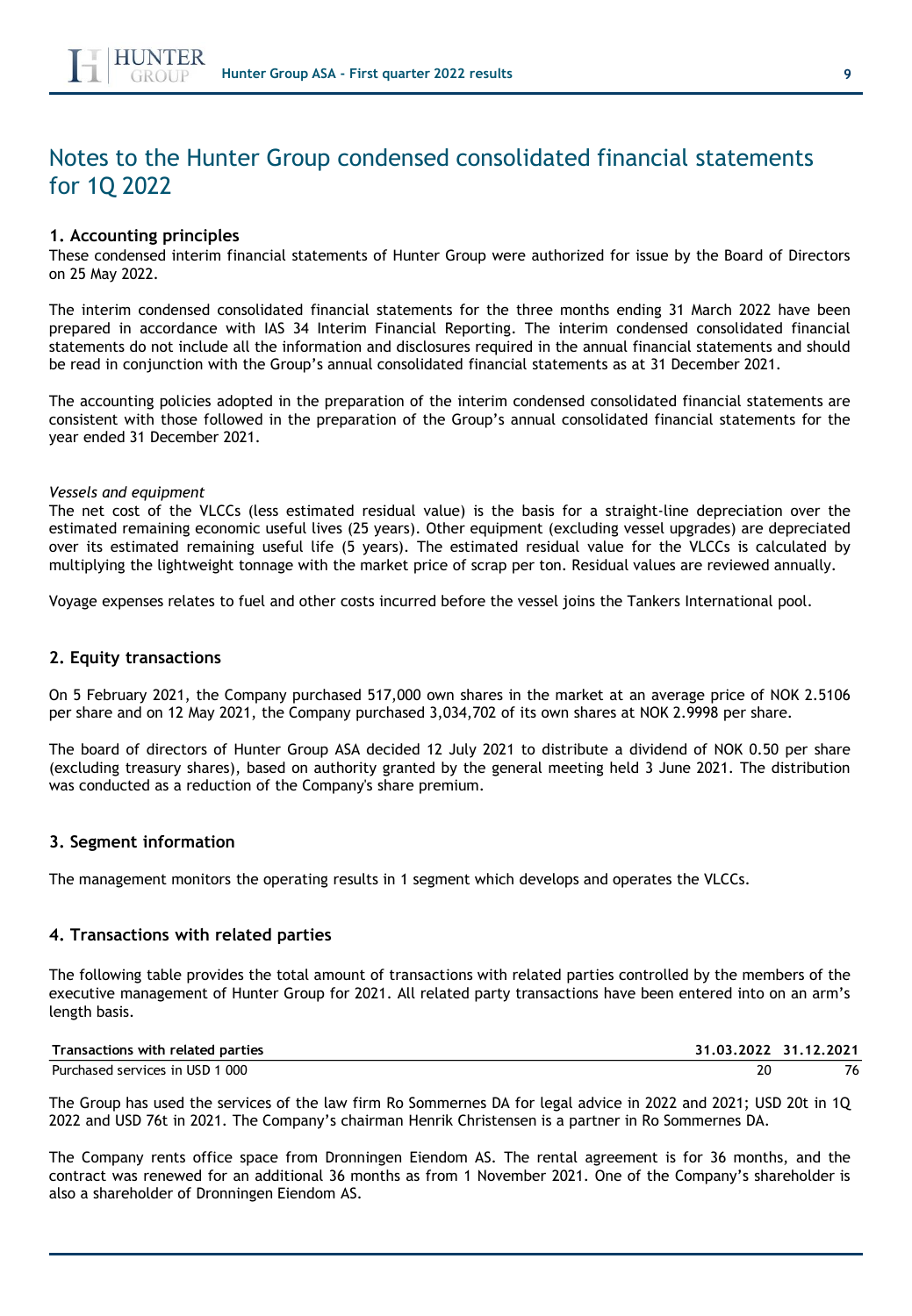In April 2021 Hunter Group entered into a sale & leaseback agreement for a handysize dry cargo vessel, which was sold to Apollo Asset Ltd. shortly thereafter with a gain of USD 0.1 million. Furthermore, Hunter Group has served as a manager for several other similar agreements where Apollo pays NOK 1,500 per hour and a fee of USD 5 thousand per transaction. Apollo Asset Ltd. Is 100% owned by Mr. Arne Fredly, board member and largest shareholder of Hunter Group ASA.

## **5. Property, plant & equipment**

| (Unaudited figures in USD 1000)            |                         |       |                           |              |
|--------------------------------------------|-------------------------|-------|---------------------------|--------------|
| Per 31 December 2021                       | <b>IFRS 16 PP&amp;E</b> |       | gible assets VLCC vessels | Total        |
| Cost at 1 January 2021                     | 471                     | 18    | 350 235                   | 439 462      |
| <b>Additions</b>                           | 0                       | 0     | 0                         | 0            |
| Sales                                      | $\Omega$                | 0     | 0                         | $\mathbf{0}$ |
| Cost at 31 March 2022                      | 471                     | 18    | 350 235                   | 350 724      |
| Accumulated depreciations at 31 March 2022 | $-187$                  | $-16$ | $-20932$                  | $-21136$     |
| Book value at 31 March 2022                | 284                     |       | 329 303                   | 329 588      |
| This quarter's depreciation                | 28                      |       | 3 170                     | 3 201        |

Hunter Atla was sold in 2Q 2021 for an en-bloc price of USD 84.5 million, with a gain of USD 2.6 million.

### **6. Subsequent events**

The Annual General Meeting was held on 27 April 2022. All resolutions were passed in accordance with the proposals set out in the notice

As of the date of this report, 68% of days in the second quarter of 2022 have been booked at an average est. dayrate of USD 17,500